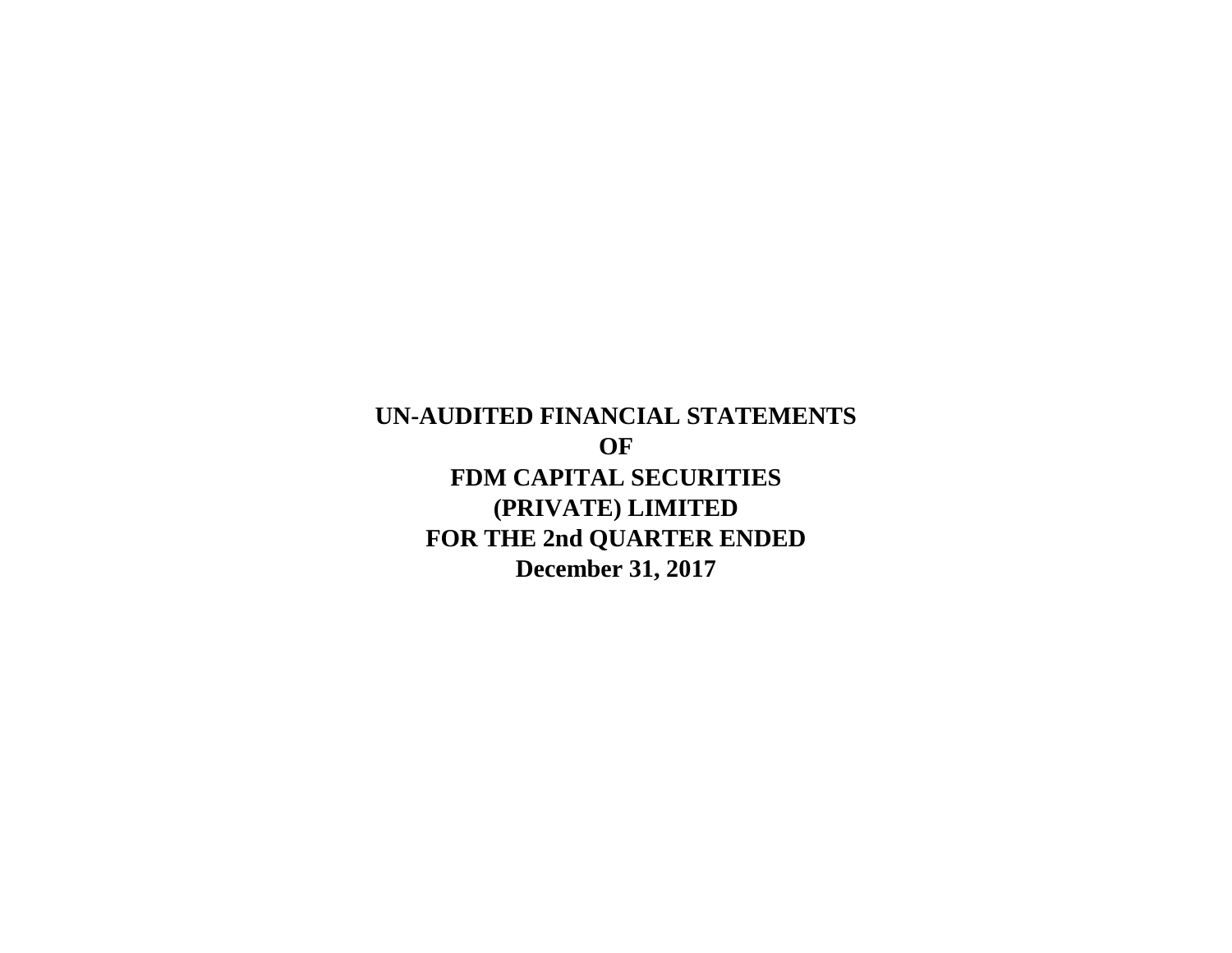## **FDM Securities (Pvt) Ltd Financial Statements As on Dec 31,2017**

| <b>Current Assets</b>           |                | <b>Currnet Liabilities</b>       |            |                |
|---------------------------------|----------------|----------------------------------|------------|----------------|
| Cash at Bank& hand              | 71,344,088.00  | <b>Trade Payables</b>            |            | 139,266,316.00 |
| <b>Trade Debt</b>               | 54,561,438.00  | <b>Accrued Markup</b>            |            |                |
| Short Term Invest.              | 304,570,981.00 | <b>Bank Borrowing</b>            |            | 7,277,701.00   |
| Loan & Advances                 | 477,649.00     | <b>Other Liabilities</b>         |            | 7,485,770.00   |
| Pre-Payments & Deposits         |                |                                  |            |                |
| Deposits & Advances             | 5,587,383.00   |                                  |            |                |
| <b>Other Current Assets</b>     |                |                                  |            |                |
|                                 |                |                                  |            |                |
| <b>Total Current Assets</b>     | 436,541,539.00 | <b>Total Current Liabilities</b> |            | 154,029,787.00 |
|                                 |                |                                  |            |                |
| <b>Business Property</b>        | 20,765,052.00  | Long Term Loans                  |            | 2,500,000.00   |
| Value of TREC                   | 6,000,000.00   |                                  |            |                |
| Long Term Invest.               | 45,125,765.00  | <b>Total Liabilities</b>         |            | 156,529,787.00 |
| Deposits with KSE, NCCPL & CDC  | 3,900,000.00   |                                  |            |                |
| <b>Other Non Currnet Assets</b> |                | Capital                          |            | 130,000,000.00 |
|                                 |                | Unappropriated P/L               | Priv.      | 159,831,797.00 |
| <b>Total Non Current Assets</b> | 75,790,817.00  |                                  | <b>PSX</b> | 12,939,807.00  |
|                                 |                |                                  | Currt.     | 53,030,965.00  |
| <b>Total Assets</b>             | 512,332,356.00 | <b>Total Equity</b>              |            | 512,332,356.00 |
|                                 |                |                                  |            |                |